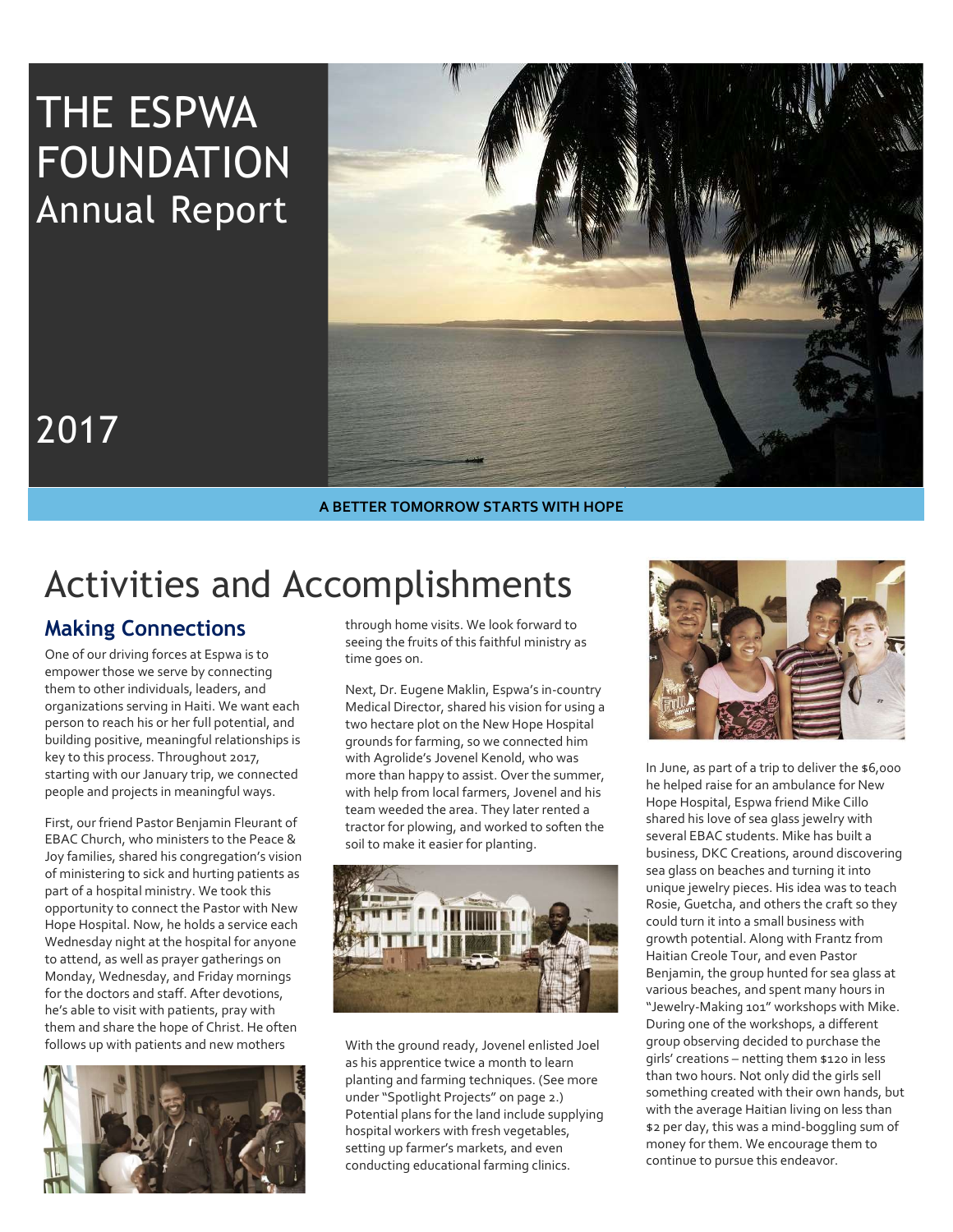## Peace & Joy Community Projects

If you've followed our story with the Peace & Joy families over the past several years, you know that since we removed the children from the rundown orphanage and returned them to stable families, they have flourished. Since then, our long-range vision has been to collaborate with the adult family members on areas of basic need.

Through this network, we've become aware of basic quality-of-life enhancements that could help prevent disease, add dignity, and inject life into the community. In 2017, we were able to pursue one such enhancement by securing home toilet service for fifteen families. For about the cost of a cup of coffee, a family receives a portable toilet unit that can be placed in the home, as well as regular waste removal service for an entire month. The organization, called Sustainable Organic Integrated Livelihoods (SOIL), employs Haitians at waste treatment centers and uses the recycled compost to help restore Haiti's heavily deforested landscape. This is a game changer for the families and an excellent business model for SOIL.



## Jovenel's Chicken Farm

Our friend and farming partner Jovenel Kenold has already demonstrated a talent for building farms in Haiti and empowering communities by traveling and teaching methods for sustainable agricultural development.



In mid-2017, we worked with Jovenel to devise a way to better support his family and build a business. Jovenel suggested a modest chicken farm, and we wholeheartedly supported the plan. Jovenel's team procured cages and other supplies, and just a few months later sent pictures of over a dozen young chickens growing fast and healthy.

The long-term vision of Jovenel's Agroglide initiative is to promote selfsufficiency and share the gospel through farming. Agroglide's next step is to purchase a large tract of land in the rural community of Phaeton.

# SPOTLIGHT PROJECTS



## EBAC Church Revival

EBAC Church's faded steeple and crumbling concrete walls seem to tell a story of hopelessness, neglect, and poverty. But those in Christ know that a church is much more than just a building. The real story of this congregation of 300 is one of hope, joy, and service to others. We've agreed to work with EBAC's Pastor Benjamin Fleurant to initiate a series of outdoor, musicbased preaching events that could lead to many changed lives.



## Joel and Sony's Family Home

Joel and Sony hold a special place in many of our hearts. We first met Sony several years ago, gradually learning his family's difficult story, and ultimately supporting his education. Unbeknownst to our team, Sony's brother Joel had been slowly working to build their family of ten a modest home. In the summer of 2017, we devised an arrangement whereby Joel became an apprentice for our farming project lead, Jovenel. In exchange for Joel's assistance, we agreed to provide funds toward the completion of his family's home.



### Anne's Education Update

Our dear friend Anne Lormeus is pursuing an accounting degree in Port-au-Prince. When we asked Anne if she was on track to finish the degree in four years, she replied, "I don't believe I will finish in four years. I believe I can finish in three." With optimism like that, it's easy to remain committed to Anne and her success.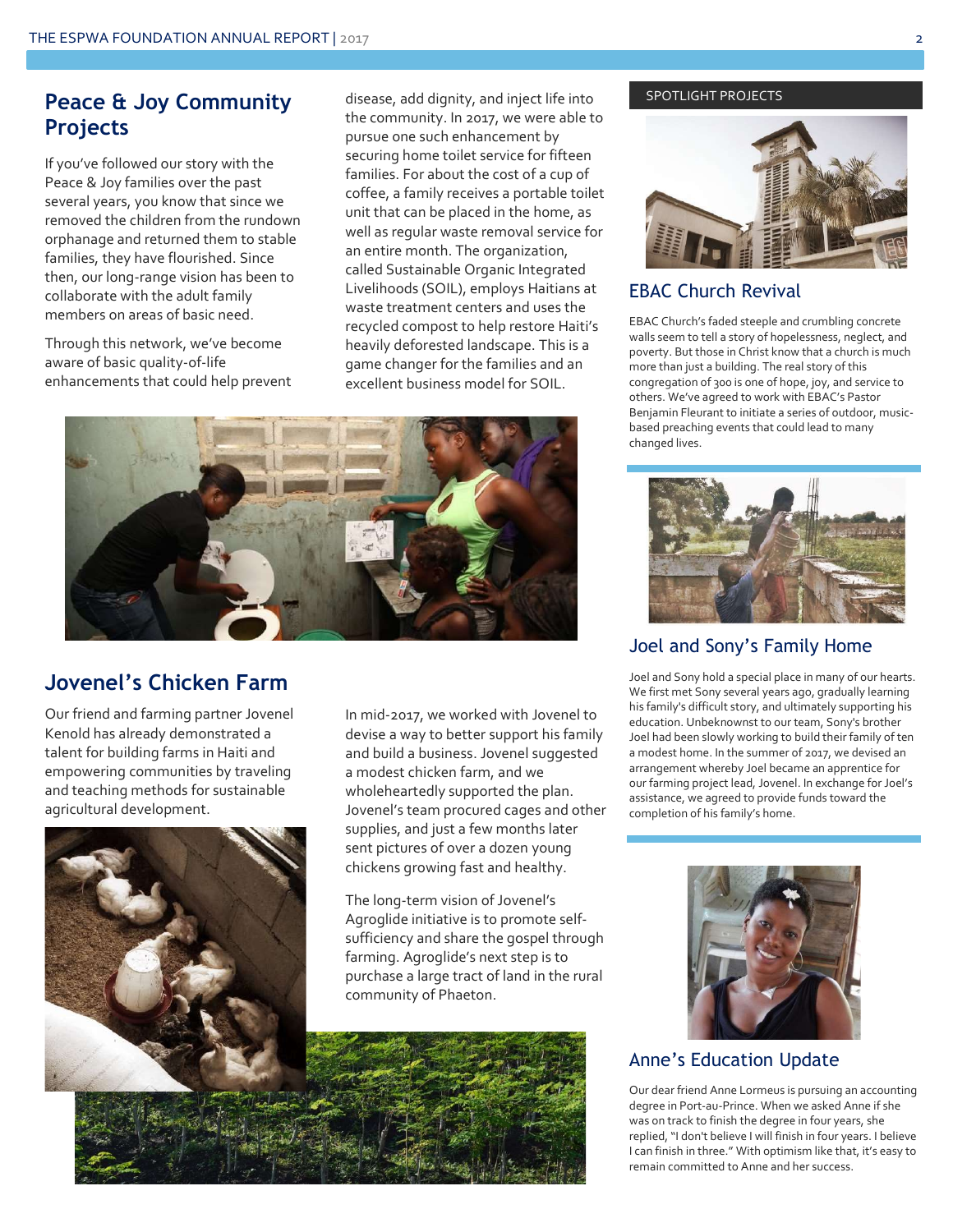# Developments at Home

# Another Great Showing at the Pittsburgh Marathon

With fourteen marathon relay runners and two half-marathoners, Espwa was very well represented in the Steel City on May 7, 2017. The evening before, runners and their families met at Pleasant Hills Presbyterian Church for carbo loading and fellowship. Race day started cloudy and brisk, but eventually the sun came out and the temperature turned out to be ideal. This was one of our biggest single fundraisers for the year, and we're pleased and humbled to announce we were able to raise over \$10,500 for our general fund. Many thanks to our runners and their sponsors!

#### Espwa Website Upgrade

You may have noticed our website has a new back end, including a Donor Portal and secure donation capability. Among other things, you can log in to the Donor Portal to review your donation history and set communication preferences. Check it out and let us know what you think!



# Dayton Poverty, Inc. Screening and Q&A

On August 18, 2017 in Dayton, Ohio, we partnered with India Gospel League and Apex Community Church to host a screening of the film Poverty, Inc., followed by a Q&A session with the movie's producer, Michael Matheson Miller. The event was a great success, with over 230 people in attendance.

Poverty, Inc. shows what can go wrong when individuals and governments try to intervene in third-world economies without thinking of the long term implications. We've learned a lot at Espwa (and are still learning), but we firmly believe paternalism does not work in the long term. We will always seek ways to build partnerships and relationships, rather than just handing out money and moving on.





## Raising our Profile: CNN, Great Nonprofits, and more to come…

In late March 2017, Espwa was featured in a CNN opinion article highlighting innovative ways Christians serve in Haiti. In particular, two of our projects, Jovenel's farm and Haitian Creole Tour, were identified as empowering Haitians through relationships built on mutual trust and dignity. To read the full article, follow this link, or go to CNN.com and type "what Christians are really doing in Haiti" in the search box.

We're working to expand our public profile. If you have an Espwa story or experience you're willing to share to help others learn what we do, please visit our page at GreatNonprofits.org.

And stay tuned for more. Among other things, in 2018 we plan to pursue non-profit accreditation with the Better Business Bureau.

## OUR MISSION AND VALUES

Espwa exists to develop projects that empower the people of Haiti, alleviate poverty, build relationships, and ultimately encourage hope through Christ's love.

> In carrying out this mission, we observe the following values:

2. We are committed to the poor. 3. We believe everything begins with relationships. 4. We act as good stewards. 5. We recognize partnerships are critical to accomplishing our mission. 6. We work with local leaders and indigenous churches. 7. Our goal is to create sustainable solutions for poverty alleviation.

1. We are Christ-focused.

- 8. We strive for excellence in
- all we do.

COME TO THE VILLO